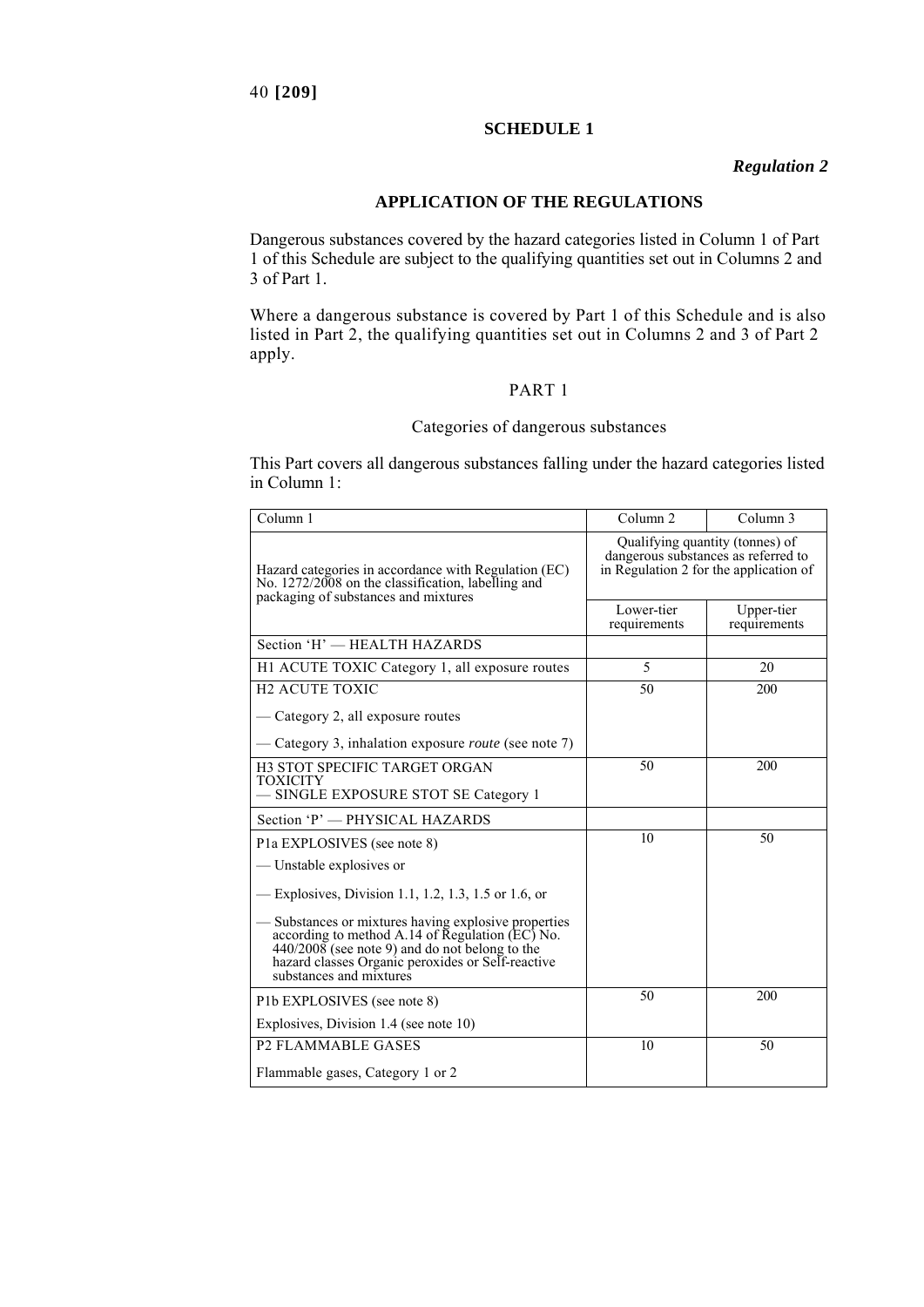| Column 1                                                                                                                                                                                                                                                                                                                                                                                    | Column 2                                                                                                         | Column 3                   |
|---------------------------------------------------------------------------------------------------------------------------------------------------------------------------------------------------------------------------------------------------------------------------------------------------------------------------------------------------------------------------------------------|------------------------------------------------------------------------------------------------------------------|----------------------------|
| Hazard categories in accordance with Regulation (EC)<br>No. 1272/2008 on the classification, labelling and<br>packaging of substances and mixtures                                                                                                                                                                                                                                          | Qualifying quantity (tonnes) of<br>dangerous substances as referred to<br>in Regulation 2 for the application of |                            |
|                                                                                                                                                                                                                                                                                                                                                                                             | Lower-tier<br>requirements                                                                                       | Upper-tier<br>requirements |
| P3a FLAMMABLE AEROSOLS (see note 11.1)                                                                                                                                                                                                                                                                                                                                                      | $150$ (net)                                                                                                      | $500$ (net)                |
| 'Flammable' aerosols Category 1 or 2, containing<br>flammable gases Category 1 or 2 or flammable liquids<br>Category 1                                                                                                                                                                                                                                                                      |                                                                                                                  |                            |
| P3b FLAMMABLE AEROSOLS (see note 11.1)                                                                                                                                                                                                                                                                                                                                                      | $5,000$ (net)                                                                                                    | $50,000$ (net)             |
| 'Flammable' aerosols Category 1 or 2, not containing<br>flammable gases<br>Category 1 or 2 nor flammable liquids category 1 (see<br>note $11.2$ )                                                                                                                                                                                                                                           |                                                                                                                  |                            |
| P4 OXIDISING GASES Oxidising gases, Category 1                                                                                                                                                                                                                                                                                                                                              | 50                                                                                                               | 200                        |
| P5a FLAMMABLE LIQUIDS<br>— Flammable liquids, Category 1, or<br>- Flammable liquids Category 2 or 3 maintained at a<br>temperature above their boiling point, or<br>- Other liquids with a flash point<br>60 °C<br>maintained at a temperature above their boiling<br>point (see note 12)                                                                                                   | 10                                                                                                               | 50                         |
| P5b FLAMMABLE LIQUIDS<br>- Flammable liquids Category 2 or 3 where<br>particular processing conditions, such as high<br>pressure or high temperature, may create major<br>accident hazards, or<br>- Other liquids with a flash point<br>$60 °C$ where<br>particular processing conditions, such as high<br>pressure or high temperature, may create major<br>accident hazards (see note 12) | 50                                                                                                               | 200                        |
| P5c FLAMMABLE LIQUIDS<br>Flammable liquids, Categories 2 or 3 not covered by<br>P5a and P5b                                                                                                                                                                                                                                                                                                 | 5,000                                                                                                            | 50,000                     |
| P6a SELF-REACTIVE SUBSTANCES AND<br>MIXTURES and ORGANIC PEROXIDES Self-reactive<br>substances and mixtures, Type A or B or organic<br>peroxides, Type A or B                                                                                                                                                                                                                               | 10                                                                                                               | 50                         |
| P6b SELF-REACTIVE SUBSTANCES AND<br>MIXTURES and ORGANIC PEROXIDES Self-<br>reactive substances and mixtures, Type C, D, E or F<br>or organic peroxides, Type C, D, E, or F                                                                                                                                                                                                                 | 50                                                                                                               | 200                        |
| P7 PYROPHORIC LIQUIDS AND<br>SOLIDS Pyrophoric liquids, Category 1<br>Pyrophoric solids, Category 1                                                                                                                                                                                                                                                                                         | 50                                                                                                               | 200                        |
| P8 OXIDISING LIQUIDS AND SOLIDS<br>Oxidising Liquids, Category 1, 2 or 3, or<br>Oxidising Solids, Category 1, 2 or 3                                                                                                                                                                                                                                                                        | 50                                                                                                               | 200                        |
| Section 'E' - ENVIRONMENTAL HAZARDS                                                                                                                                                                                                                                                                                                                                                         |                                                                                                                  |                            |
| E1 Hazardous to the Aquatic Environment in<br>Category Acute 1 or<br>Chronic 1                                                                                                                                                                                                                                                                                                              | 100                                                                                                              | 200                        |
| E2 Hazardous to the Aquatic Environment in<br>Category Chronic 2                                                                                                                                                                                                                                                                                                                            | 200                                                                                                              | 500                        |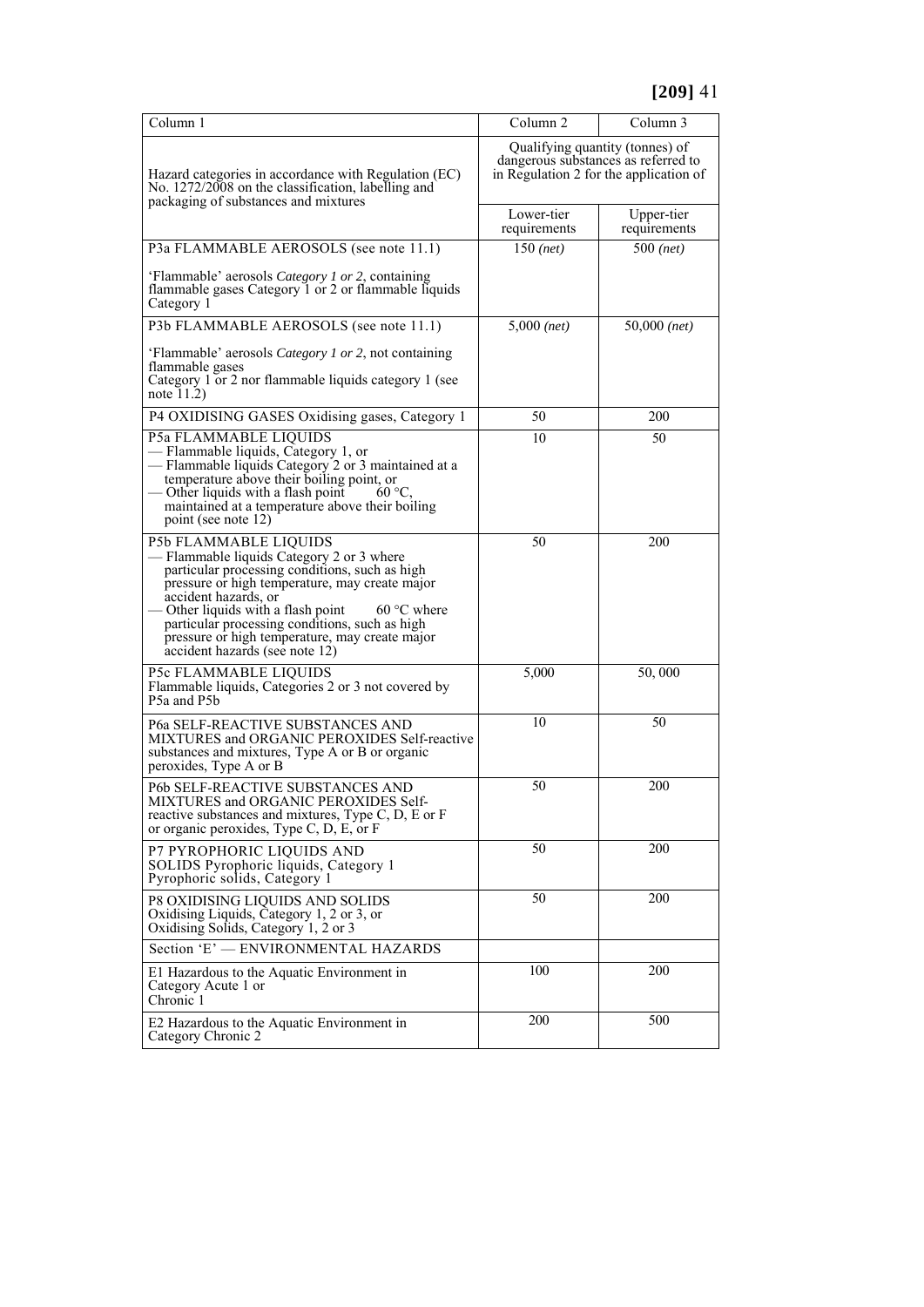# 42 **[209]**

| Column 1                                                                                                                                           | Column 2                                                                                                         | Column 3                   |
|----------------------------------------------------------------------------------------------------------------------------------------------------|------------------------------------------------------------------------------------------------------------------|----------------------------|
| Hazard categories in accordance with Regulation (EC)<br>No. 1272/2008 on the classification, labelling and<br>packaging of substances and mixtures | Qualifying quantity (tonnes) of<br>dangerous substances as referred to<br>in Regulation 2 for the application of |                            |
|                                                                                                                                                    | Lower-tier<br>requirements                                                                                       | Upper-tier<br>requirements |
| Section 'O' — OTHER HAZARDS                                                                                                                        |                                                                                                                  |                            |
| O1 Substances or mixtures with hazard statement<br>EUH014                                                                                          | 100                                                                                                              | 500                        |
| O2 Substances and mixtures which in contact with<br>water emit flammable gases, Category 1                                                         | 100                                                                                                              | 500                        |
| O3 Substances or mixtures with hazard statement<br>EUH029                                                                                          | 50                                                                                                               | 200                        |

# PART 2

# Named dangerous substances

| Column 1                                                                                                                                          | CAS number<br>(1)       | Column <sub>2</sub>                                    | Column 3                   |
|---------------------------------------------------------------------------------------------------------------------------------------------------|-------------------------|--------------------------------------------------------|----------------------------|
| Dangerous substances                                                                                                                              |                         | Qualifying quantity (tonnes) for<br>the application of |                            |
|                                                                                                                                                   |                         | Lower-tier<br>requirements                             | Upper-tier<br>requirements |
| 1. Ammonium nitrate (see note 13)                                                                                                                 |                         | 5,000                                                  | 10,000                     |
| 2.<br>Ammonium nitrate (see note 14)                                                                                                              |                         | 1,250                                                  | 5,000                      |
| 3.<br>Ammonium nitrate (see note 15)                                                                                                              |                         | 350                                                    | 2,500                      |
| Ammonium nitrate (see note 16)<br>4.                                                                                                              |                         | 10                                                     | 50                         |
| 5. Potassium nitrate (see note 17)                                                                                                                |                         | 5,000                                                  | 10,000                     |
| 6. Potassium nitrate (see note 18)                                                                                                                |                         | 1,250                                                  | 5,000                      |
| 7. Arsenic pentoxide, arsenic (V) acid<br>and/or salts                                                                                            | 1303-28-2               | 1                                                      | $\overline{2}$             |
| 8. Arsenic trioxide, arsenious (III)<br>acid and/or salts                                                                                         | $\overline{13}$ 27-53-3 |                                                        | 0.1                        |
| 9. Bromine                                                                                                                                        | 7726-95-6               | 20                                                     | 100                        |
| 10. Chlorine                                                                                                                                      | 7782-50-5               | 10                                                     | 25                         |
| 11. Nickel compounds in inhalable powder<br>form: nickel monoxide, nickel dioxide,<br>nickel sulphide, trinickel disulphide,<br>dinickel trioxide |                         |                                                        | 1                          |
| 12. Ethyleneimine                                                                                                                                 | 151-56-4                | 10                                                     | 20                         |
| 13. Fluorine                                                                                                                                      | 7782-41-4               | 10                                                     | 20                         |
| 14. Formaldehyde (concentration<br>$90\%$                                                                                                         | $50-00-0$               | 5                                                      | 50                         |
| 15. Hydrogen                                                                                                                                      | 1333-74-0               | 5                                                      | 50                         |
| 16. Hydrogen chloride (liquefied gas)                                                                                                             | 7647-01-0               | 25                                                     | 250                        |
| 17. Lead alkyls                                                                                                                                   |                         | 5                                                      | 50                         |
| 18. Liquefied flammable gases, Category 1 or 2 (including LPG) and natural gas (see<br>note $19)$                                                 |                         | 50                                                     | 200                        |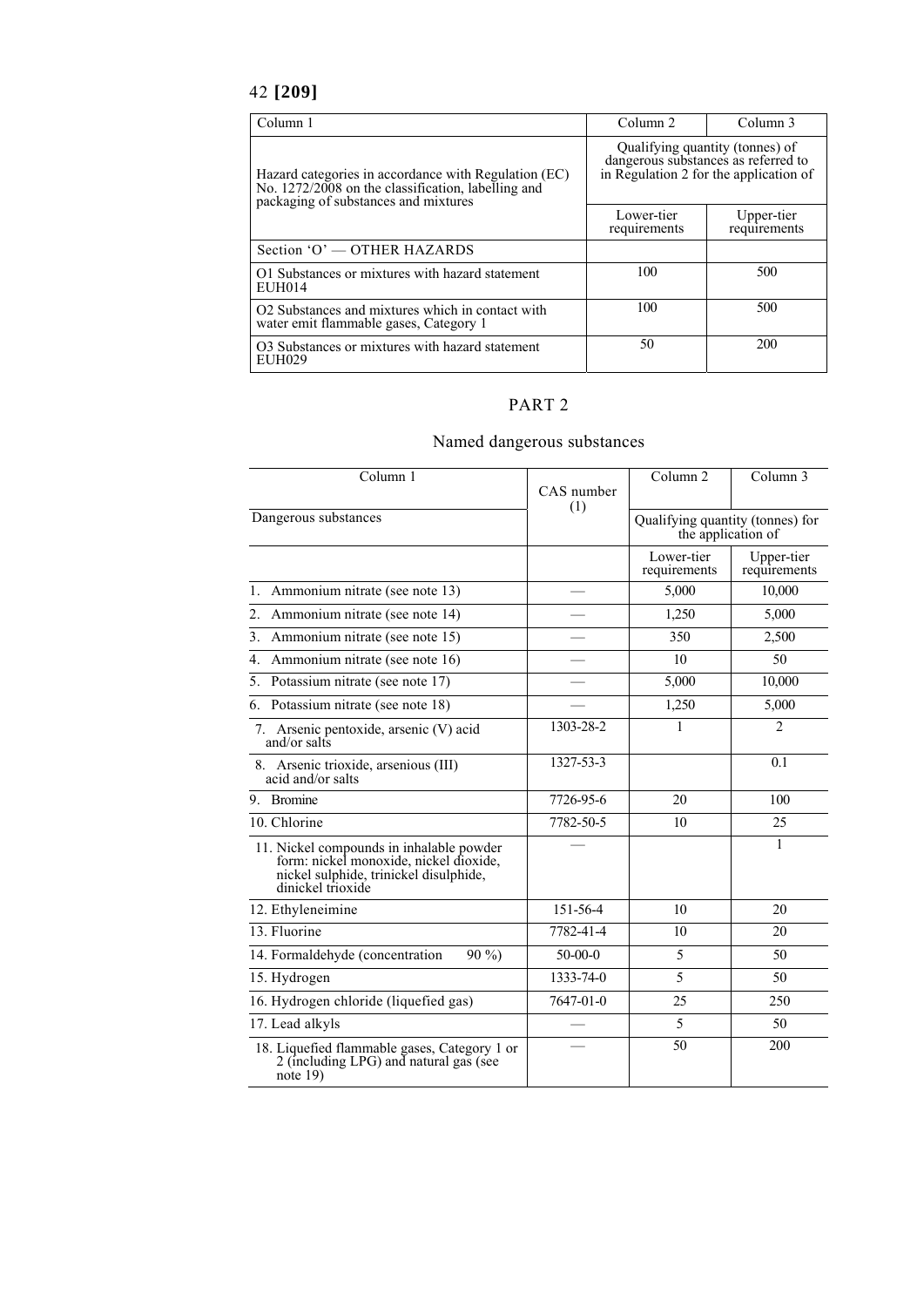| Column 1                                                                                                                                                                                                                                                                                                                                                                                                                                                  | CAS number<br>(1)         | Column <sub>2</sub>                                    | Column 3                   |
|-----------------------------------------------------------------------------------------------------------------------------------------------------------------------------------------------------------------------------------------------------------------------------------------------------------------------------------------------------------------------------------------------------------------------------------------------------------|---------------------------|--------------------------------------------------------|----------------------------|
| Dangerous substances                                                                                                                                                                                                                                                                                                                                                                                                                                      |                           | Qualifying quantity (tonnes) for<br>the application of |                            |
|                                                                                                                                                                                                                                                                                                                                                                                                                                                           |                           | Lower-tier<br>requirements                             | Upper-tier<br>requirements |
| 19. Acetylene                                                                                                                                                                                                                                                                                                                                                                                                                                             | 74-86-2                   | 5                                                      | 50                         |
| 20. Ethylene oxide                                                                                                                                                                                                                                                                                                                                                                                                                                        | $75 - 21 - 8$             | 5                                                      | 50                         |
| 21. Propylene oxide                                                                                                                                                                                                                                                                                                                                                                                                                                       | 75-56-9                   | 5                                                      | 50                         |
| 22. Methanol                                                                                                                                                                                                                                                                                                                                                                                                                                              | $67 - 56 - 1$             | 500                                                    | 5,000                      |
| 23. 4, 4'-Methylene bis (2-chloraniline)<br>and/or salts, in powder form                                                                                                                                                                                                                                                                                                                                                                                  | $101 - 14 - 4$            |                                                        | 0.01                       |
| 24. Methylisocyanate                                                                                                                                                                                                                                                                                                                                                                                                                                      | 624-83-9                  |                                                        | 0.15                       |
| 25. Oxygen                                                                                                                                                                                                                                                                                                                                                                                                                                                | 7782-44-7                 | 200                                                    | 2,000                      |
| 26. 2,4 — Toluene diisocyanate<br>2,6 — Toluene diisocyanate                                                                                                                                                                                                                                                                                                                                                                                              | 584-84-9<br>$91 - 08 - 7$ | 10                                                     | 100                        |
| 27. Carbonyl dichloride (phosgane)                                                                                                                                                                                                                                                                                                                                                                                                                        | 75-44-5                   | 0.3                                                    | 0.75                       |
| 28. Arisine (arsenic trihydride)                                                                                                                                                                                                                                                                                                                                                                                                                          | 7784-42-1                 | 0.2                                                    | 1                          |
| 29. Phosphine (phosphorus trihydride)                                                                                                                                                                                                                                                                                                                                                                                                                     | 7803-51-2                 | 0.2                                                    | 1                          |
| 30. Sulphur dichloride                                                                                                                                                                                                                                                                                                                                                                                                                                    | 10545-99-0                |                                                        | 1                          |
| 31. Sulphur trioxide                                                                                                                                                                                                                                                                                                                                                                                                                                      | 7446-11-9                 | 15                                                     | 75                         |
| 32. Polychlorodibenzofurans and<br>polychlorodibenzodioxins (including<br>TCDD), calculated in TCDD equivalent<br>(see note $20$ )                                                                                                                                                                                                                                                                                                                        |                           |                                                        | 0.001                      |
| 33. The following CARCINOGENS or the<br>mixtures containing the following<br>carcinogens at concentrations above 5 %<br>by weight:                                                                                                                                                                                                                                                                                                                        |                           | 0.5                                                    | $\overline{2}$             |
| 4-Aminobiphenyl and/or its salts,<br>Benzotrichloride, Benzidine and/or<br>salts, Bis (chloromethyl) ether,<br>Chloromethyl methyl ether, 1,2-<br>Dibromoethane, Diethyl sulphate,<br>Dimethyl sulphate, Dimethylcarbamoyl<br>chloride, $1,2$ - Dibromo-3-<br>chloropropane, 1,2- Dimethylhydrazine,<br>Dimethylnitrosamine,<br>Hexamethylphosphoric triamide,<br>Hydrazine, 2- Naphthylamine and/or<br>salts, 4-Nitrodiphenyl, and 1,3<br>Propanesultone |                           |                                                        |                            |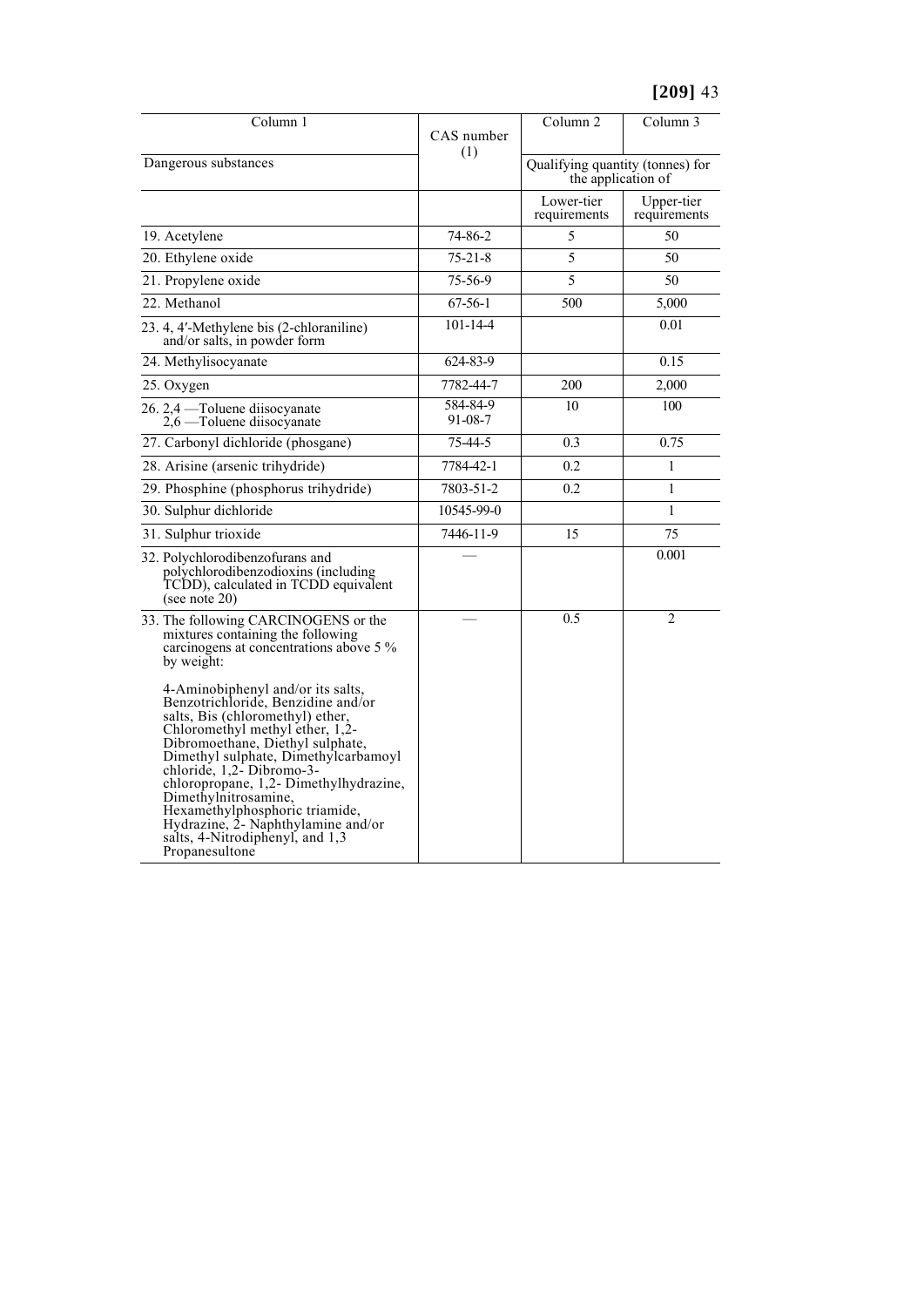|  | 44 [209] |
|--|----------|
|--|----------|

| Column 1                                                                                                                                                                                                                                                                                                                                                                    | CAS number     | Column <sub>2</sub>                                    | Column 3                   |
|-----------------------------------------------------------------------------------------------------------------------------------------------------------------------------------------------------------------------------------------------------------------------------------------------------------------------------------------------------------------------------|----------------|--------------------------------------------------------|----------------------------|
| Dangerous substances                                                                                                                                                                                                                                                                                                                                                        | (1)            | Qualifying quantity (tonnes) for<br>the application of |                            |
|                                                                                                                                                                                                                                                                                                                                                                             |                | Lower-tier<br>requirements                             | Upper-tier<br>requirements |
| 34. Petroleum products and alternative fuels                                                                                                                                                                                                                                                                                                                                |                | 2,500                                                  | 25,000                     |
| (a) gasolines and naphthas,                                                                                                                                                                                                                                                                                                                                                 |                |                                                        |                            |
| (b) kerosenes (including jet fuels),                                                                                                                                                                                                                                                                                                                                        |                |                                                        |                            |
| (c) gas oils (including diesel fuels, home<br>heating oils and gas oil blending<br>streams)                                                                                                                                                                                                                                                                                 |                |                                                        |                            |
| (d) heavy fuel oils                                                                                                                                                                                                                                                                                                                                                         |                |                                                        |                            |
| (e) alternative fuels serving the same<br>purposes and with similar properties<br>as regards flammability and<br>environmental hazards as the<br>products referred to in points (a) to<br>(d)                                                                                                                                                                               |                |                                                        |                            |
| 35. Anhydrous Ammonia                                                                                                                                                                                                                                                                                                                                                       | 7664-41-7      | 50                                                     | 200                        |
| 36. Boron trifluoride                                                                                                                                                                                                                                                                                                                                                       | 7637-07-2      | 5                                                      | 20                         |
| 37. Hydrogen sulphide                                                                                                                                                                                                                                                                                                                                                       | 7783-06-4      | 5                                                      | 20                         |
| 38. Piperidine                                                                                                                                                                                                                                                                                                                                                              | 110-89-4       | 50                                                     | 200                        |
| 39. Bis(2-dimethylaminoethyl) (methyl)amin                                                                                                                                                                                                                                                                                                                                  | 3030-47-5      | 50                                                     | 200                        |
| 40. 3-(2-Ethylhexyloxy) propylamin                                                                                                                                                                                                                                                                                                                                          | 5397-31-9      | 50                                                     | <b>200</b>                 |
| 41. Mixtures (*) of sodium hypochlorite<br>classified as Aquatic Acute Category 1<br>[H400] containing less than 5 % active<br>chlorine and not classified under any of<br>the other hazard categories in Part 1 of<br>Schedule 1.<br>(*) Provided that the mixture in the absence of<br>sodium hypochlorite would not be classified as<br>Aquatic Acute Category 1 [H400]. |                | 200                                                    | 500                        |
| 42. Propylamine (see note 21)                                                                                                                                                                                                                                                                                                                                               | $107 - 10 - 8$ | 50                                                     | 2,000                      |
| 43. Tert-butyl acrylate (see note 21)                                                                                                                                                                                                                                                                                                                                       | 1663-39-4      | 20                                                     | 500                        |
| 44. 2-Methyl-3-butenenitrile (see note 21)                                                                                                                                                                                                                                                                                                                                  | 16529-56-9     | 50                                                     | 2,000                      |
| 45. Tetrahydro-3,5-dimethyl-1,3,5,-thiadiazine-2-<br>thione (Dazomet) (see note 21)                                                                                                                                                                                                                                                                                         | 533-74-4       | 100                                                    | 200                        |
| 46. Methyl acrylate (see note 21)                                                                                                                                                                                                                                                                                                                                           | $96 - 33 - 3$  | 500                                                    | 2,000                      |
| 47. 3-Methylpyridine (see note 21)                                                                                                                                                                                                                                                                                                                                          | 108-99-6       | 500                                                    | 2,000                      |
| 48. 1-Bromo-3-chloropropane (see note 21)                                                                                                                                                                                                                                                                                                                                   | 109-70-6       | 500                                                    | 2,000                      |
| (1) The CAS number is shown only for indication                                                                                                                                                                                                                                                                                                                             |                |                                                        |                            |

## NOTES TO SCHEDULE 1

1. Substances and mixtures are classified in accordance with Regulation (EC) No.1272/2008.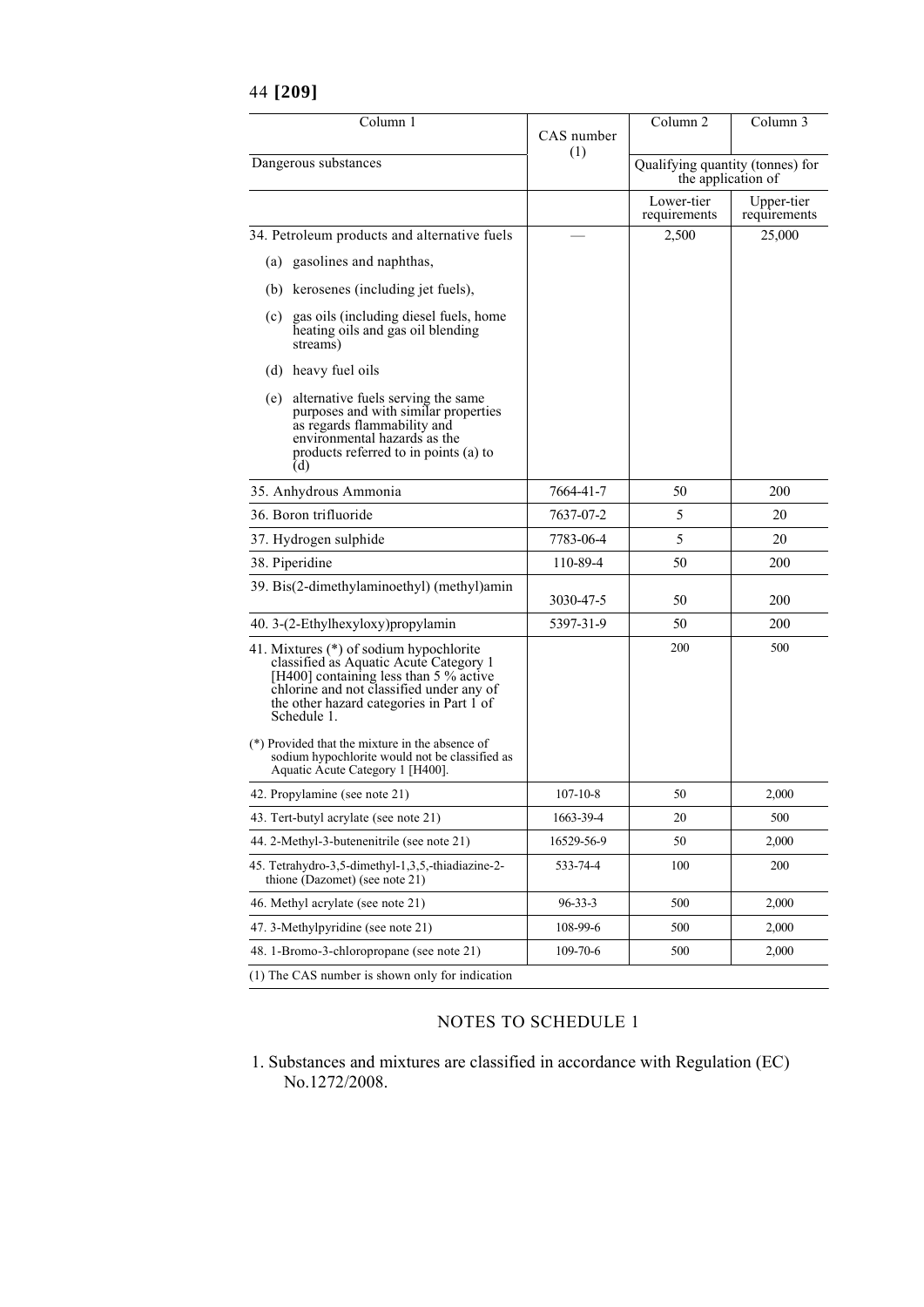- 2. Mixtures shall be treated in the same way as pure substances provided they remain within concentration limits set according to their properties under Regulation (EC) No. 1272/2008, or its latest adaptation to technical progress, unless a percentage composition or other description is specifically given.
- 3. The qualifying quantities set out above relate to each establishment.

The quantities to be considered for the application of the relevant Regulations of these Regulations are the maximum quantities which are present or are likely to be present at any one time. Dangerous substances present at an establishment only in quantities equal to or less than 2 % of the relevant qualifying quantity shall be ignored for the purposes of calculating the total quantity present if their location within an establishment is such that it cannot act as an initiator of a major accident elsewhere at that establishment.

4. The following rules governing the addition of dangerous substances, or categories of dangerous substances, shall apply where appropriate:

In the case of an establishment where no individual dangerous substance is present in a quantity above or equal to the relevant qualifying quantities, the following rule shall be applied to determine whether the establishment is covered by the relevant requirements of these Regulations.

These Regulations shall apply to upper-tier establishments if the

sum:  $q_1/Q_{U1 + q_2/q_{U2} + q_3/q_{U3} + q_4/q_{U4} + q_5/q_{U5} + ...}$  is greater than or equal to

1,

where  $q_x$  = the quantity of dangerous substance x (or category of dangerous substances) falling within Part 1 or

Part 2 of this Schedule,

and QUx = the relevant qualifying quantity for dangerous substance or category x from Column 3 of Part 1 or from

Column 3 of Part 2 of this Schedule.

These Regulations shall apply to lower-tier establishments if the

sum:  $q_1/Q_{L1} +_{q_2/Q_{L2} + q_3/Q_{L3} + q_4/Q_{L4} + q_5/Q_{L5} + ...$  is greater than or equal to

1,

where  $q_x$  = the quantity of dangerous substance x (or category of dangerous s

This rule shall be used to assess the health hazards, physical hazards and environmental hazards. It must therefore be applied three times: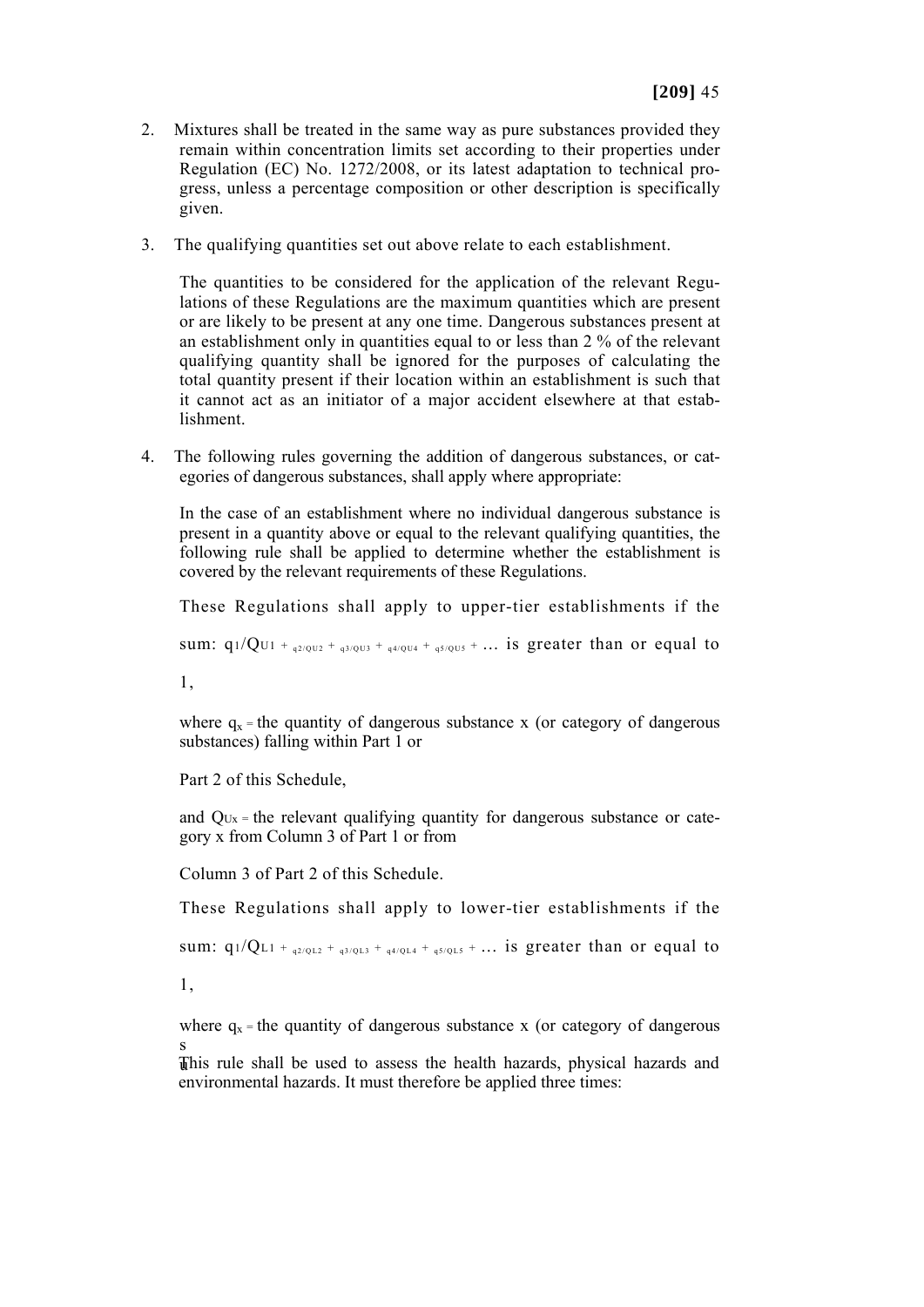bstances) falling within Part 1 or Part 2 of this Schedule,

and QLx = the relevant qualifying quantity for dangerous substance or category x from Column 2 of Part 1 or from Column 2 of Part 2 of this Schedule.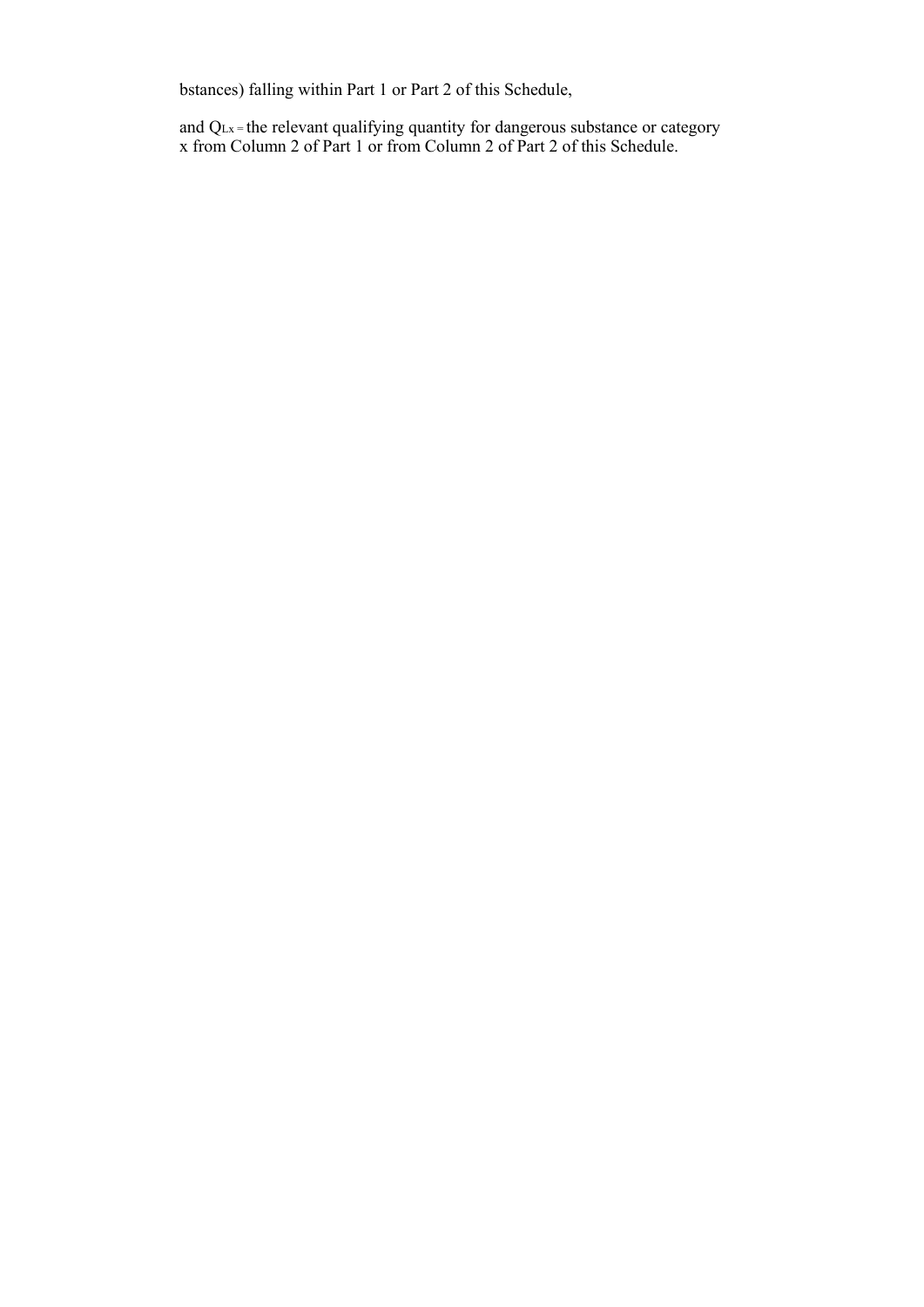- (a) for the addition of dangerous substances listed in Part 2 that fall within acute toxicity category 1, 2 or 3 (inhalation route) or STOT SE category 1, together with dangerous substances falling within section H, entries H1 to H3 of Part 1;
- (b) for the addition of dangerous substances listed in Part 2 that are explosives, flammable gases, flammable aerosols, oxidising gases, flammable liquids, self-reactive substances and mixtures, organic peroxides, pyrophoric liquids and solids, oxidising liquids and solids, together with dangerous substances falling within section P, entries P1 to P8 of Part 1;
- (c) for the addition of dangerous substances listed in Part 2 that fall within hazardous to the aquatic environment acute category 1, chronic category 1 or chronic category 2, together with dangerous substances falling within section E, entries E1 and E2 of Part 1.

The relevant provisions of these Regulations apply where any of the sums obtained by (*a*), (*b*) or (*c*) is greater than or equal to 1.

- 5. In the case of dangerous substances which are not covered by Regulation (EC) No. 1272/2008, including waste, but which nevertheless are present, or are likely to be present, in an establishment and which possess or are likely to possess, under the conditions found at the establishment, equivalent properties in terms of major accident potential, these shall be provisionally assigned to the most analogous category or named dangerous substance falling within the scope of these Regulations.
- 6. In the case of dangerous substances with properties giving rise to more than one classification, for the purposes of these Regulations the lowest qualifying quantities shall apply. However, for the application of the rule in Note 4, the lowest qualifying quantity for each group of categories in Notes 4(*a*), 4(*b*) and 4(*c*) corresponding to the classification concerned shall be used.
- 7. Dangerous substances that fall within Acute Toxic Category 3 via the oral route (H 301) shall fall under entry H2 ACUTE TOXIC in those cases where neither acute inhalation toxicity classification nor acute dermal toxicity classification can be derived, for example due to lack of conclusive inhalation and dermal toxicity data.
- 8. The hazard class Explosives includes explosive articles (see section 2.1 of Annex Ito Regulation (EC) No. 1272/2008). If the quantity of the explosive substance or mixture contained in the article is known, that quantity shall be considered for the purposes of these Regulations. If the quantity of the explosive substance or mixture contained in the article is not known, then, for the purposes of these Regulations, the whole article shall be treated as explosive.
- 9. Testing for explosive properties of substances and mixtures is only necessary if the screening procedure according to Appendix 6, Part 3 of the UN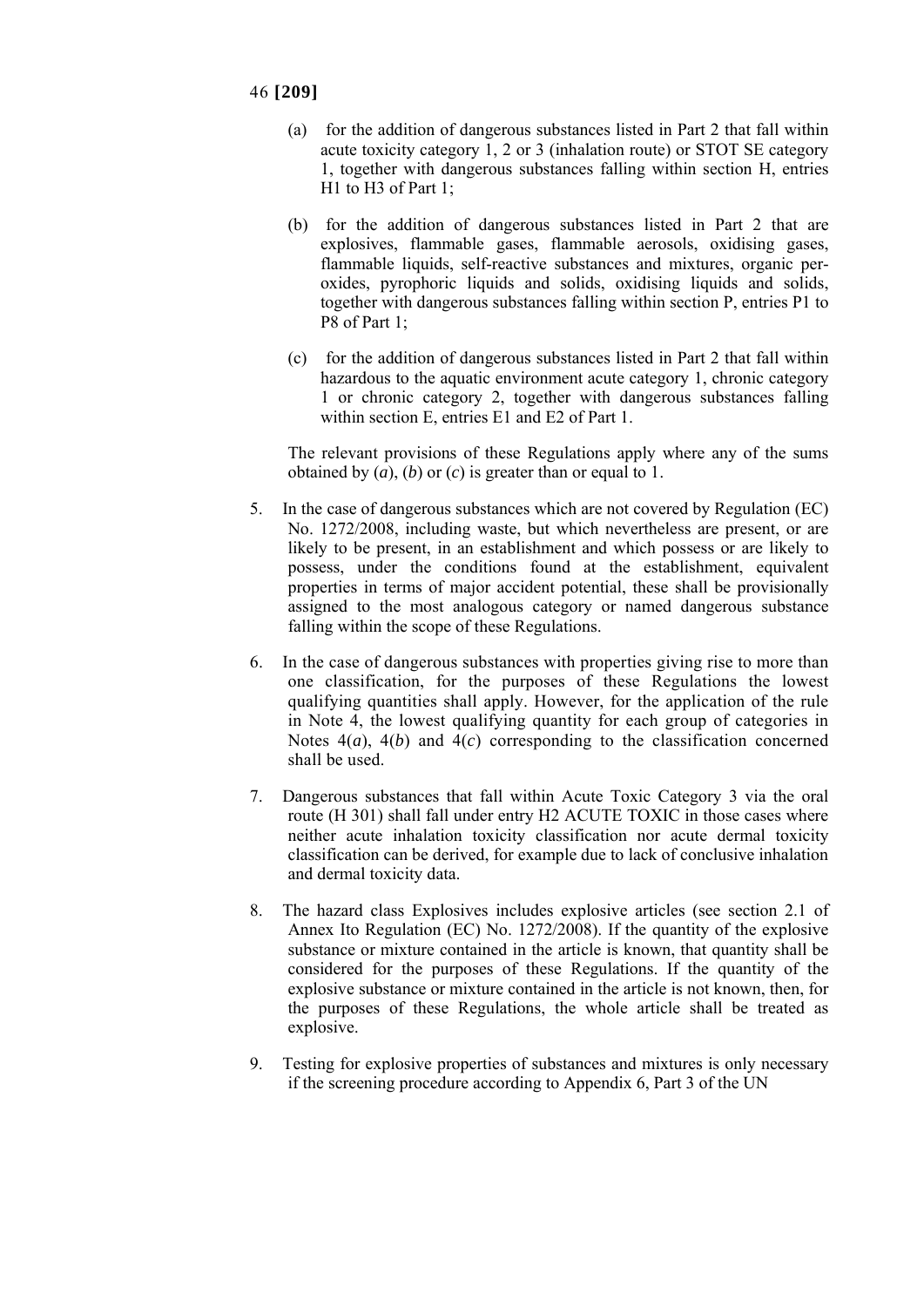Recommendations on the Transport of Dangerous Goods, Manual of Tests and Criteria (UN Manual of Tests and Criteria) (1) identifies the substance or mixture as potentially having explosive properties.

- 10. If Explosives of Division 1.4 are unpacked or repacked, they shall be assigned to the entry P1a, unless the hazard is shown to still correspond to Division 1.4, in accordance with Regulation (EC) No. 1272/2008.
- 11.1. Flammable aerosols are classified in accordance with the Council Directive 75/324/EEC of 20 May 1975 on the approximation of the laws of the Member States relating to aerosol dispensers<sup>(2)</sup> (Aerosol Dispensers Directive). 'Extremely flammable' and 'Flammable' aerosols of Directive 75/324/EEC correspond to Flammable Aerosols Category 1 or 2 respectively of Regulation (EC) No. 1272/2008.
- 11.2. In order to use this entry, it must be documented that the aerosol dispenser does not contain Flammable Gas Category 1 or 2 nor Flammable Liquid Category 1.
- 12. According to paragraph 2.6.4.5 in Annex I to Regulation (EC) No. 1272/2008, liquids with a flash point of more than 35 °C need not be classified in Category 3 if negative results have been obtained in the sustained combustibility test L.2, Part III, section 32 of the UN Manual of Tests and Criteria. This is however not valid under elevated conditions such as high temperature or pressure, and therefore such liquids are included in this entry.
- 13. Ammonium nitrate (5, 000 / 10,000): fertilisers capable of self-sustaining decomposition

This applies to ammonium nitrate-based compound/composite fertilisers (compound/composite fertilisers contain ammonium nitrate with phosphate and/or potash) which are capable of self-sustaining decomposition according to the UN Trough Test (see UN Manual of Tests and Criteria, Part III, subsection 38.2), and in which the nitrogen content as a result of ammonium nitrate is

– between 15.75  $\%$  (3) and 24.5  $\%$  (4) by weight, and either with not more than 0.4 % total combustible/organic materials or which fulfil the requirements of Annex III-2 to Regulation (EC) No. 2003/2003 of the European Parliament and of the Council of 13 October 2003 relating to fertilisers<sup>(5),</sup>

More guidance on waiving of the test can be found in the A.14 method description: see Commission Regulation (EC) No. 440/2008 of 30 May 2008 laying down test methods pursuant to Regulation (EC) No. 1907/2006 of the European Parliament and of the Council on the Registration, Evaluation, Authorisation and Restriction of Chemicals (REACH) (OJ L 142, 31.5.2008, p. 1).

<sup>(2)</sup>  $\overrightarrow{O}$  L 147, 9.6.1975, p. 40.

<sup>(3)</sup> 15.75% nitrogen content by weight as a result of ammonium nitrate corresponds to 45% ammonium nitrate.

<sup>(4)</sup> 24.5% nitrogen content by weight as a result of ammonium nitrate corresponds to 70% ammonium nitrate.

<sup>(5)</sup> OJ L 304, 21.11.2003, p. 1.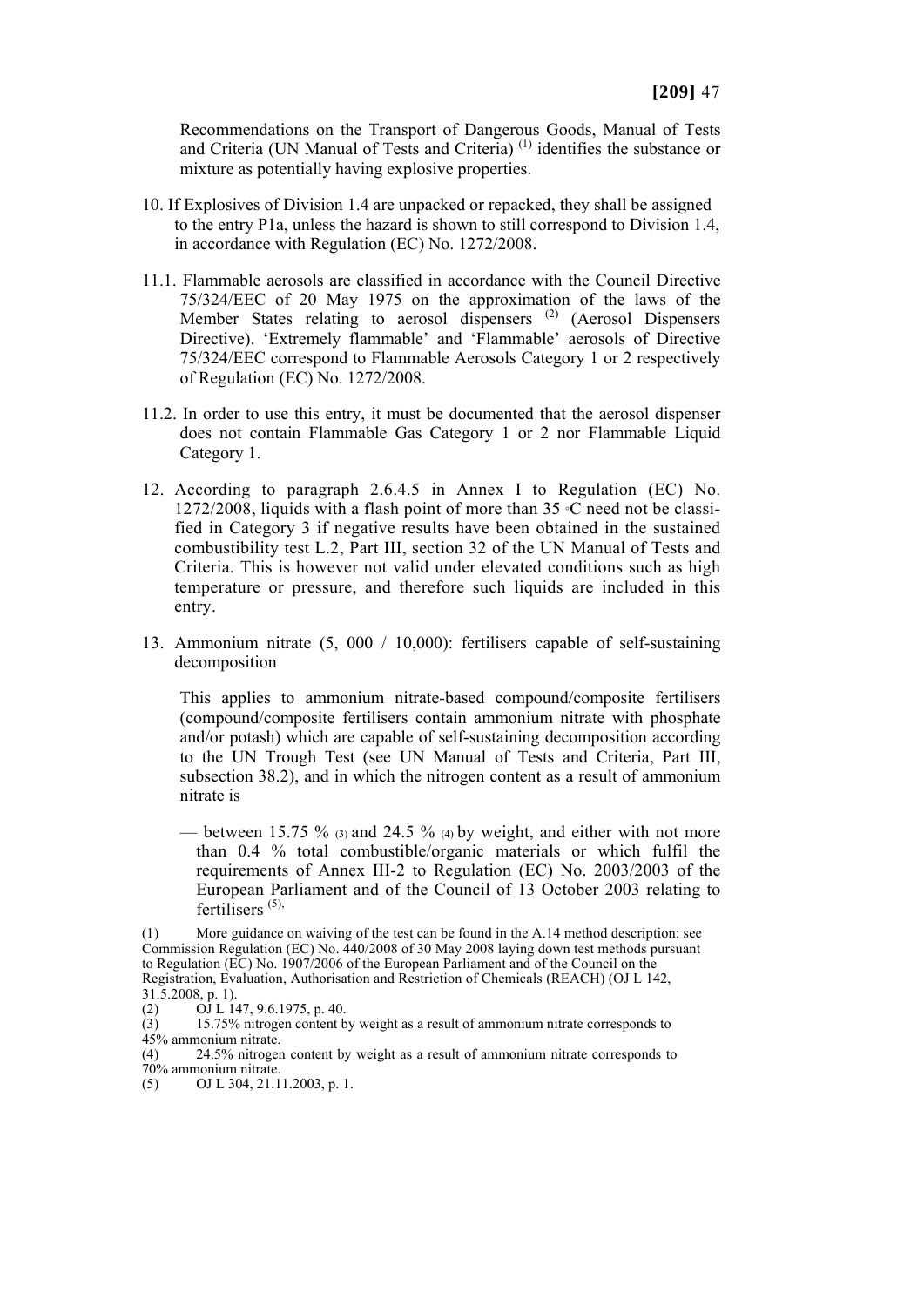— 15.75 % by weight or less and unrestricted combustible materials.

14. Ammonium nitrate (1,250 / 5,000): fertiliser grade

This applies to straight ammonium nitrate-based fertilisers and to ammonium nitrate-based compound/composite fertilisers which fulfil the requirements of Annex III-2 to Regulation (EC) No. 2003/2003 and in which the nitrogen content as a result of ammonium nitrate is

- more than 24.5 % by weight, except for mixtures of straight ammonium nitrate-based fertilisers with dolomite, limestone and/or calcium carbonate with a purity of at least 90 %,
- more than 15.75 % by weight for mixtures of ammonium nitrate and ammonium sulphate,
- more than 28 % (6) by weight for mixtures of straight ammonium nitratebased fertilisers with dolomite, limestone and/or calcium carbonate with a purity of at least 90 %.
- 15. Ammonium nitrate (350 / 2,500): technical grade

This applies to ammonium nitrate and mixtures of ammonium nitrate in which the nitrogen content as a result of the ammonium nitrate is

- between 24.5 % and 28 % by weight, and which contain not more than 0.4 % combustible substances,
- more than 28 % by weight, and which contain not more than 0.2 % combustible substances.

It also applies to aqueous ammonium nitrate solutions in which the concentration of ammonium nitrate is more than 80 % by weight.

16. Ammonium nitrate (10 / 50): 'off-specs' material and fertilisers not fulfilling the detonation test

This applies to

— material rejected during the manufacturing process and to ammonium nitrate and mixtures of ammonium nitrate, straight ammonium nitratebased fertilisers and ammonium nitrate-based compound/composite fertilisers referred to in Notes 14 and 15, that are being or have been returned from the final user to a manufacturer, temporary storage or reprocessing plant for reworking, recycling or treatment for safe use, because they no longer comply with the specifications of Notes 14 and 15,

<sup>60</sup> 28 % nitrogen content by weight as a result of ammonium nitrate corresponds to 80 % ammonium nitrate.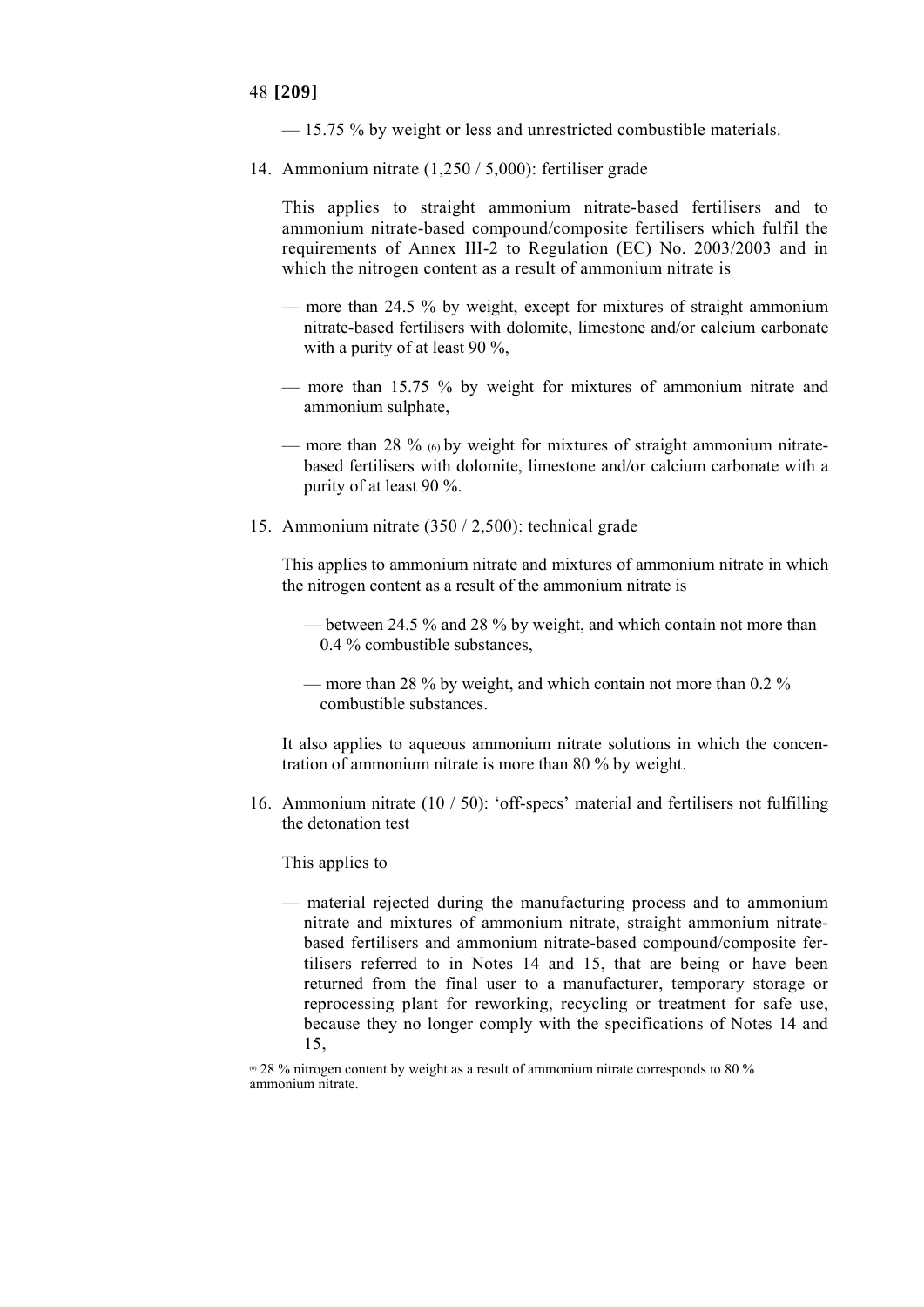— fertilisers referred to in first indent of Note 13, and Note 14 to this Schedule which do not fulfil the requirements of Annex III-2 to Regulation (EC) No. 2003/2003.

17. Potassium nitrate (5,000 / 10,000)

This applies to those composite potassium-nitrate based fertilisers (in prilled/granular form) which have the same hazardous properties as pure potassium nitrate.

18. Potassium nitrate (1,250 / 5,000)

This applies to those composite potassium-nitrate based fertilisers (in crystalline form) which have the same hazardous properties as pure potassium nitrate.

19. Upgraded biogas

For the purpose of the implementation of these Regulations, upgraded biogas may be classified under entry 18 of Part 2 of this Schedule where it has been processed in accordance with applicable standards for purified and upgraded biogas ensuring a quality equivalent to that of natural gas, including the content of Methane, and which has a maximum of 1 % Oxygen.

20. Polychlorodibenzofurans and polychlorodibenzodioxins

The quantities of polychlorodibenzofurans and polychlorodibenzodioxins are calculated using the following factors:

| <b>WHO 2005 TEF</b> |        |                     |      |
|---------------------|--------|---------------------|------|
| 2,3,7,8-TCDD        |        | 2,3,7,8-TCDF        | 0.1  |
| $1,2,3,7,8$ -PeCDD  |        | 2,3,4,7,8-PeCDF     | 0.3  |
|                     |        | 1,2,3,7,8-PeCDF     | 0.03 |
|                     |        |                     |      |
| 1,2,3,4,7,8-HxCDD   | 0.1    |                     |      |
| 1,2,3,6,7,8-HxCDD   | 0.1    | 1,2,3,4,7,8-HxCDF   | 0.1  |
| 1,2,3,7,8,9-HxCDD   | 0.1    | 1,2,3,7,8,9-HxCDF   | 0.1  |
|                     |        | 1,2,3,6,7,8-HxCDF   | 0.1  |
| 1,2,3,4,6,7,8-HpCDD | 0.01   | 2,3,4,6,7,8-HxCDF   | 0.1  |
|                     |        |                     |      |
| <b>OCDD</b>         | 0.0003 | 1,2,3,4,6,7,8-HpCDF | 0.01 |
|                     |        | 1,2,3,4,7,8,9-HpCDF | 0.01 |